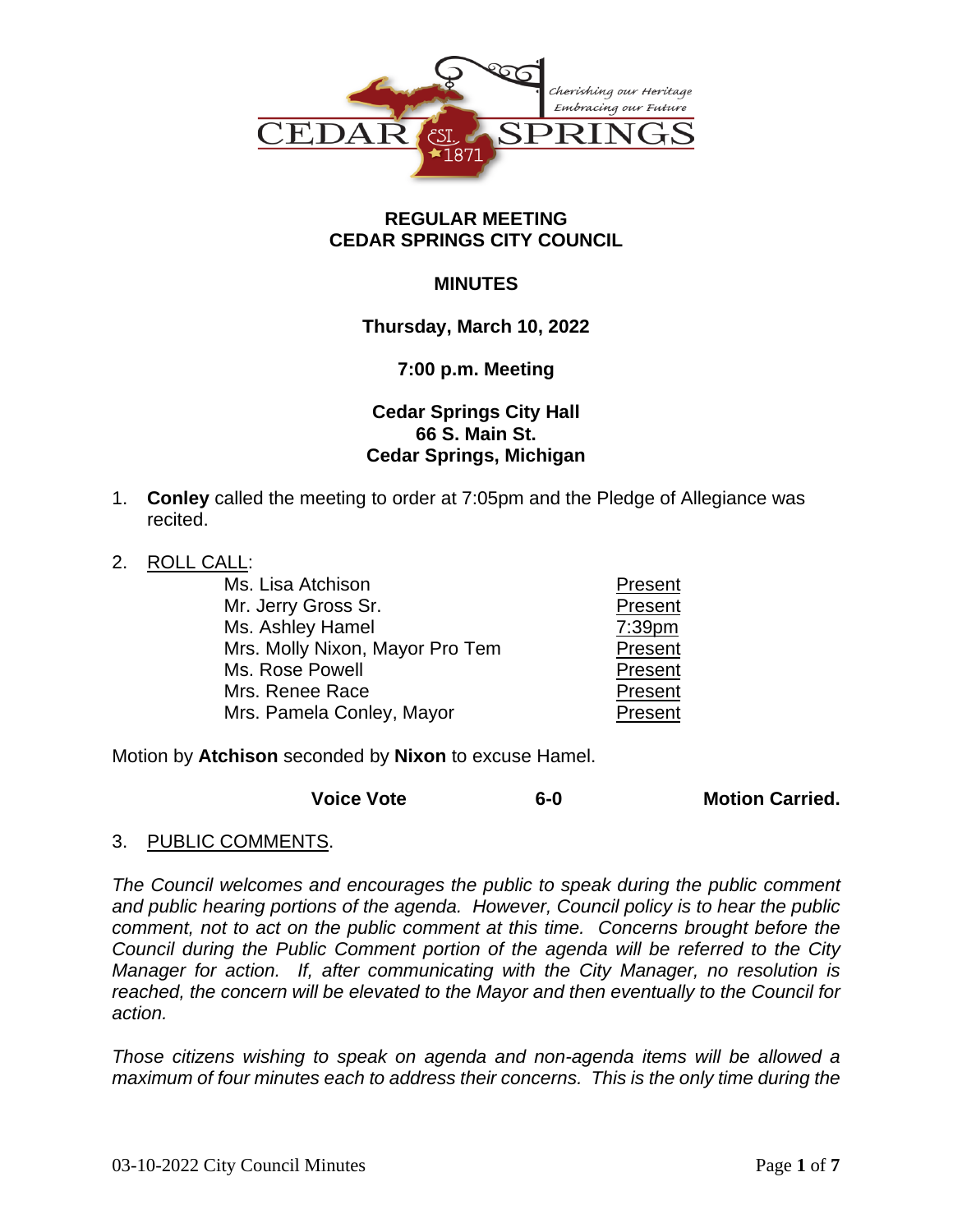*Council meeting that citizens are allowed to address the Council. Please state your name and address for the record if you would like.*

**Kamey Howe** reported that several library programs have done very well including the blood drive, national chocolate day, toddler sensory bins, winter reading bingo and story time.

**Katie Wladischkin** said that she is attending the meeting for the non-conforming unit's discussion.

### 4. PUBLIC HEARINGS.

None.

### 5. ADOPTION OF AGENDA.

Motion by **Nixon** seconded by **Powell** to approve the agenda with the addition of 6D Motion to set a fee for a replacement Marihuana Licenses at \$50 per license effectively immediately.

# **Roll Call Vote 6-0 Motion Carried.**

## 6. CONSENT AGENDA.

*Councilmembers may request that any or all items be removed from the Consent Agenda. A motion is then in order to adopt all items not removed from the Consent Agenda. Requesting the removal of an item from the Consent Agenda is a prerogative afforded each councilmember and does not require the support of other councilmembers.*

- A. Approval of the minutes of the Regular Meeting February 10, 2022.
- B. Approval of the Checks Paid Prior #s 46056 thru 46138 and Electronic Transfers totaling \$570079.57.
- C. Motion to Approve and Authorize the City Clerk to sign the Consumers Energy Authorization for in Standard Lighting Contract (Pioneer Trail & Tannenbaum Trail).
- D. Motion to set a fee for a replacement Marihuana Licenses at \$50 per license effectively immediately.

Motion by **Atchison** seconded by **Powell** to accept the consent agenda as amended.

**Roll Call Vote 6-0 Motion Carried.**

# 7. ACTION ITEMS:

A. Motion to approve of the Red Hawk Drive Water Main Construction bid in an amount not to exceed \$218,871.50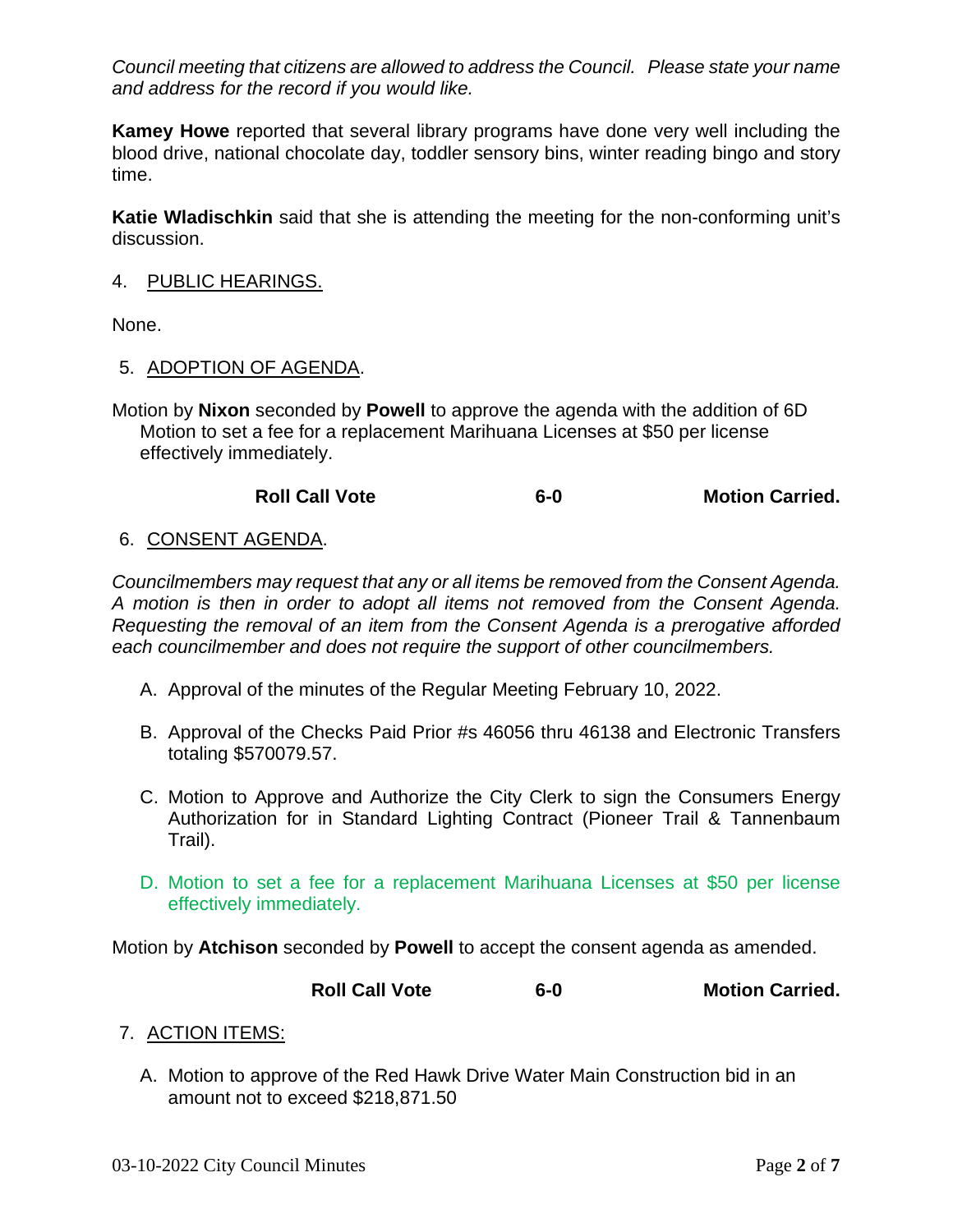- i. Notice of Award Davis Construction
- ii. Fishbeck recommendation on Notice of Award
- iii. Bid Tab
- iv. Red Hawk Utility Easement
	- i. Easement Map

Motion by **Nixon** seconded by **Race** to approve of the Red Hawk Drive Water Main Construction bid in an amount not to exceed \$218,871.50.

**Roll Call Vote 6-0 Motion Carried.**

B. Motion to approve \$1500.00 to the Cedar Springs Community Library for their proposed 6-week senior citizen programming

**Conely** thanked the library for filling in the need for senior programing within the community. Kamey Howe reported that the library put a survey out to the community to assist the library in determining what kind of programing to offer for the pilot program. Responses included programing about food/drink, arts and crafts, games, health and fitness, and themed travel parties.

Motion by **Nixon** seconded by **Race** to approve \$1500.00 to the Cedar Springs Community Library for their proposed 6-week senior citizen programming.

**Roll Call Vote 6-0 Motion Carried.**

- C. Motion to approve Resolution 2022-XX A RESOLUTION TO APPROVE SUBMITTING THE PROPOSED HEART OF CEDAR SPRINGS PARK IMPROVEMENTS PROJECT TO THE DEPARTMENT OF NATURAL RESOURCES AND TO COMMIT TO MATCHING FUNDING
	- i. Heart of Cedar Springs Park preliminary estimate of costs
	- ii. Heart of Cedar Springs Park Conceptual Plan D

**Powell** wanted to make sure that changes could be made to modify the plans that were presented.

Motion by **Nixon** seconded by **Powell** to approve Resolution 2022-06 A Resolution To Approve Submitting The Proposed Heart Of Cedar Springs Park Improvements Project To The Department Of Natural Resources And To Commit To Matching Funding.

### **Roll Call Vote 6-0 Motion Carried.**

- D. Motion to approve Resolution 2022-XX A RESOLUTION TO AUTHORIZE ISSUANCE OF GENERAL OBLIGATION LIMITED TAX BONDS, SERIES 2022 in an amount not to exceed \$700,000
	- i. Proposed 10-year bond information
	- ii. Proposed 15-year bond information

### **Hamel arrived 7:39pm.**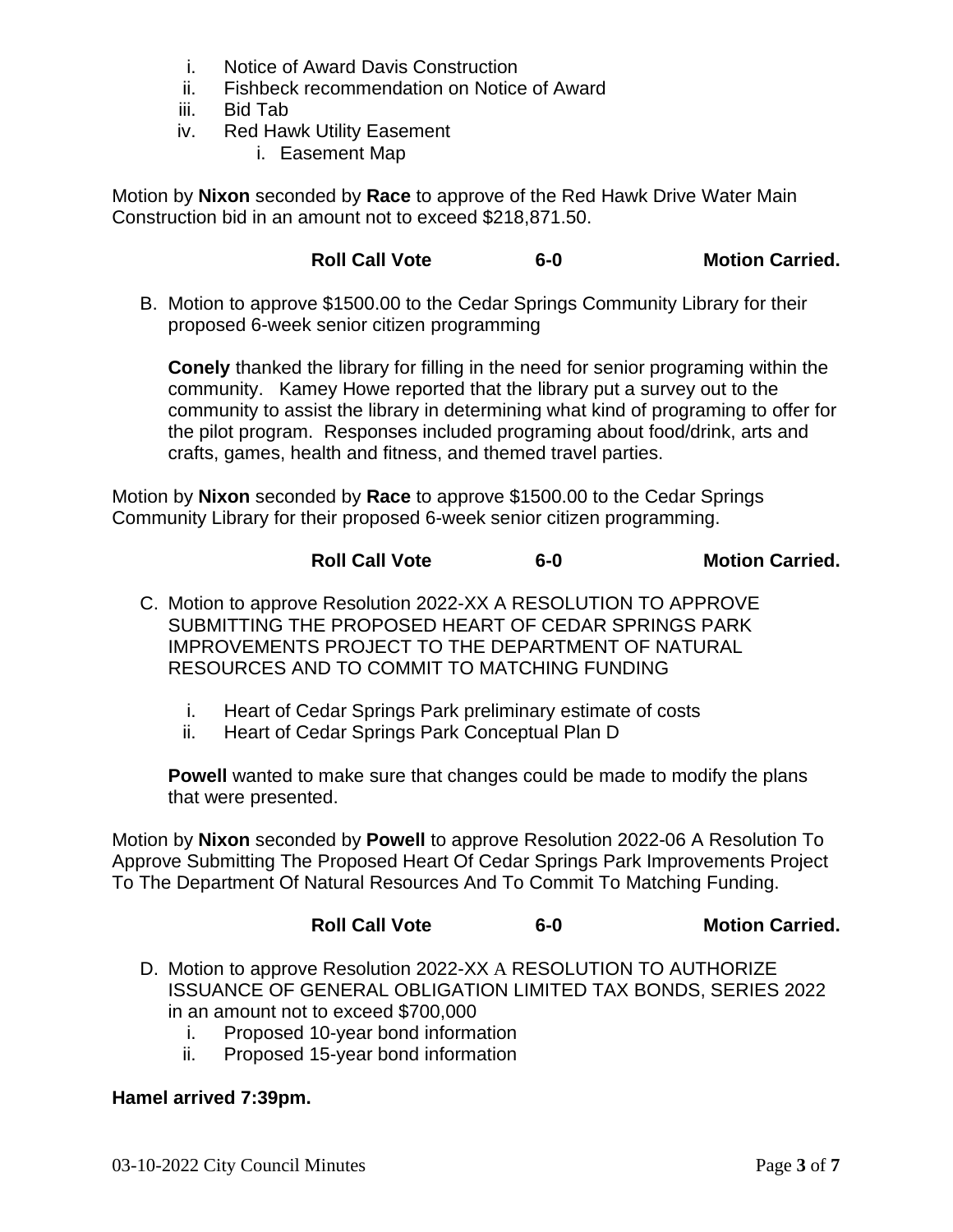**Powell** inquired if there were still buyers that showed interest in the property. **Nixon** questioned if the city could make a profit on the sale of the land. **Falcon** reported that the city must sell the property at the market rate per the grant requirements.

Motion by **Nixon** seconded by **Race** to approve Resolution 2022-07 A Resolution To Authorize Issuance Of General Obligation Limited Tax Bonds, Series 2022 In An Amount Not To Exceed \$700,000 for a 10 year bond.

# **Roll Call Vote 7-0 Motion Carried.**

E. Motion to approve of the Easter Extravaganza Community Event for April 16<sup>th</sup>, 2022

**Womack** reported that this event had been previously held at the Heart of Cedar Springs, but it had some difficulties at that location. He is hopeful that Morley Park is a better option for the program. He will work on purchasing the event in progress signs for future use

Motion by **Race** seconded by **Atchison** to approve of the Easter Extravaganza Community Event for April 16<sup>th</sup>, 2022

## **Roll Call Vote 7-0 Motion Carried.**

### 8. DISCUSSION ITEMS:

- A. Sidewalk Policy
	- i. Sidewalk Initial Volunteer Policy

**Hamel** would like to see the discount higher for people who volunteer first. **Nixon** thought that funding would be spent very quickly if the city paid a higher percentage to start. **Atchison** hopes that the sidewalk fund will increase over the years. **Gross** had some concern for the individuals that cannot afford new sidewalks and would like to see the cost to be spread over several years to help lessen the financial burden. **Conley** summarized the conversation by reporting that the council wants a sidewalk policy, a list of volunteers, 50% match up to 60% if you have more than one person on your street, and have staff begin taking volunteers on a list, staff can determine the areas that are in need of repair and begin with those areas. Council members can provide additional feedback at the next meeting. **Womack** will bring back the policy for final approval.

B. An Ordinance To Amend Chapter 40, Section IV. Division 2 to Modify Sec. 40- 446 Of The Code Of Ordinances For The City Of Cedar Springs Entitled "Walls and Fences."- Second Reading

Motion by **Hamel** seconded by **Nixon** to adopt the newly revised walls and fences ordinance and to authorize staff to revise the section numbers to comply with recent recodification.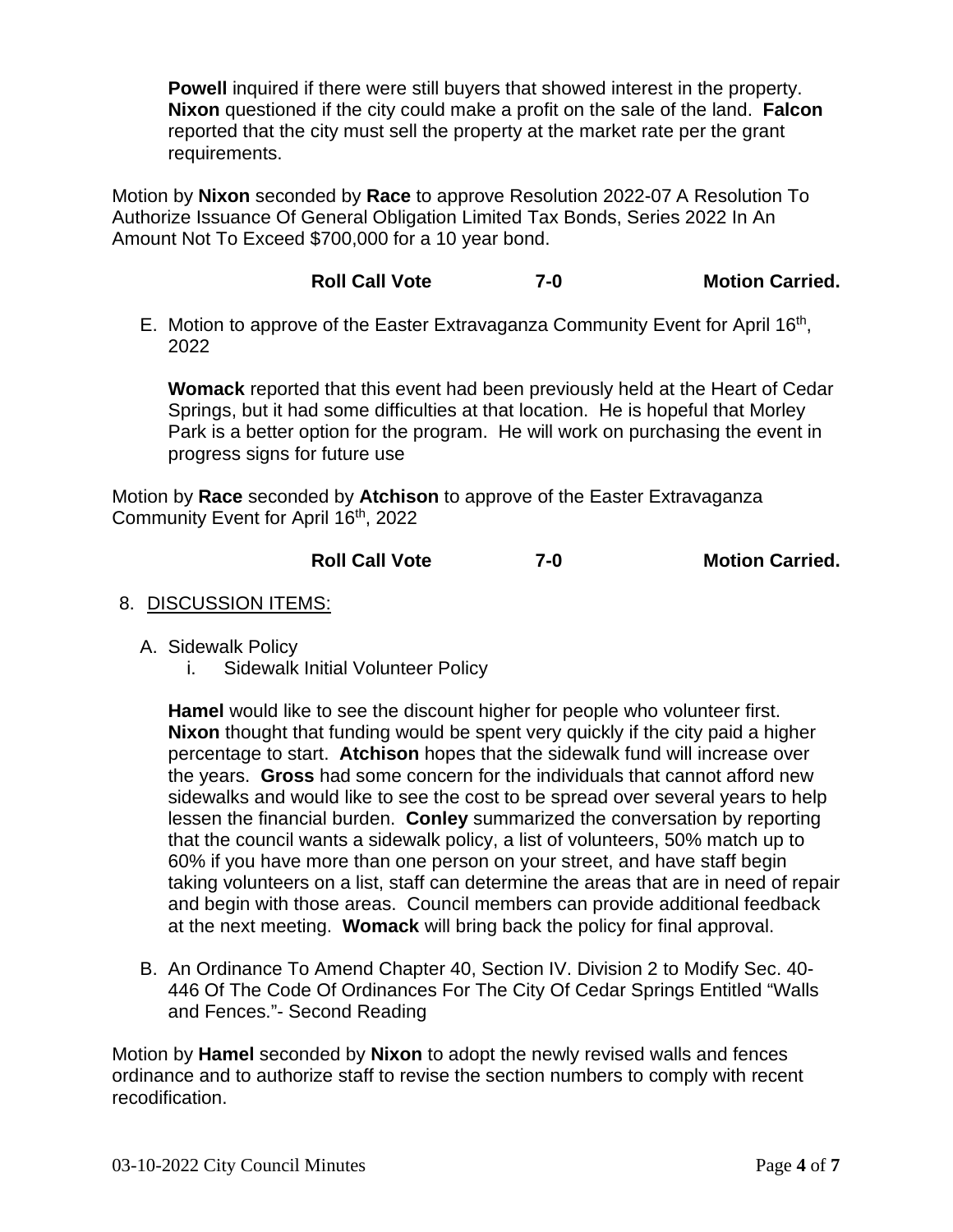- C. Non-Conforming Multi-Family Dwellings in R1 zoning district
	- i. Code Enforcer Memo

**Womack** reported that the City has been made aware of several single family homes that have been converted into multifamily dwellings in the R-1 district. He also stated that complying with rental inspections is not granting zoning approval. He stated that you can never make an illegal use a permitted legal use if it was illegal at its inception. **Conley** wants to ensure that safety concerns are met including, minimum size, egress windows, etc. **Atchison** expressed that all rentals should be kept to the same minimum standards. **Powell** wants to find a way to permit the existing homes if they meet the minimum safety standards. **Hamel** stated that safety of families is the top priority. She wants to make it fair for people who have been following the rules and providing safe housing for residents. **Nixon** wanted to permit landlords to have an opportunity to come forward without penalty. **Hamel** thought the offer should only be extended to the homes that are currently complying with rental inspections.

D. Curb Bumpouts

**Womack** reported that he would prefer bumpouts on both sides of the road. **Powell** is in favor of the bumpouts, but would like to see a drawn up option before approving and to get MDOT approval. **Nixon** would like to see bumpouts on both sides on the North side of Cherry and South side of Maple. **Race** would like to see bumpouts on both sides.

- E. An Ordinance To Amend Chapter 32, Article III-Sidewalks, Division 2- Construction And Repair, Section 101 Through Section 104 Of The Code Of Ordinances For The City Of Cedar Springs – Second Reading.
- F. Cedar Blitz Community Event Application for May 21<sup>st</sup>, 2022

**Womack** reported that this is the second largest community event and that it is growing each year. He will bring the event back at the next meeting after their event organizer meeting.

G. 2022 Cedar Springs Social District Plan update

**Womack** reported that the DDA has suggested modifying the social district and the hours of operation. **Conley** thought the change would benefit the community and increase comradery. **Gross** preferred to restrict the hours to special events rather than permitting the social district daily. **Powell** also would like the social district to be limited to special events.

- 9. COMMUNICATIONS:
	- A. Community Event Calendar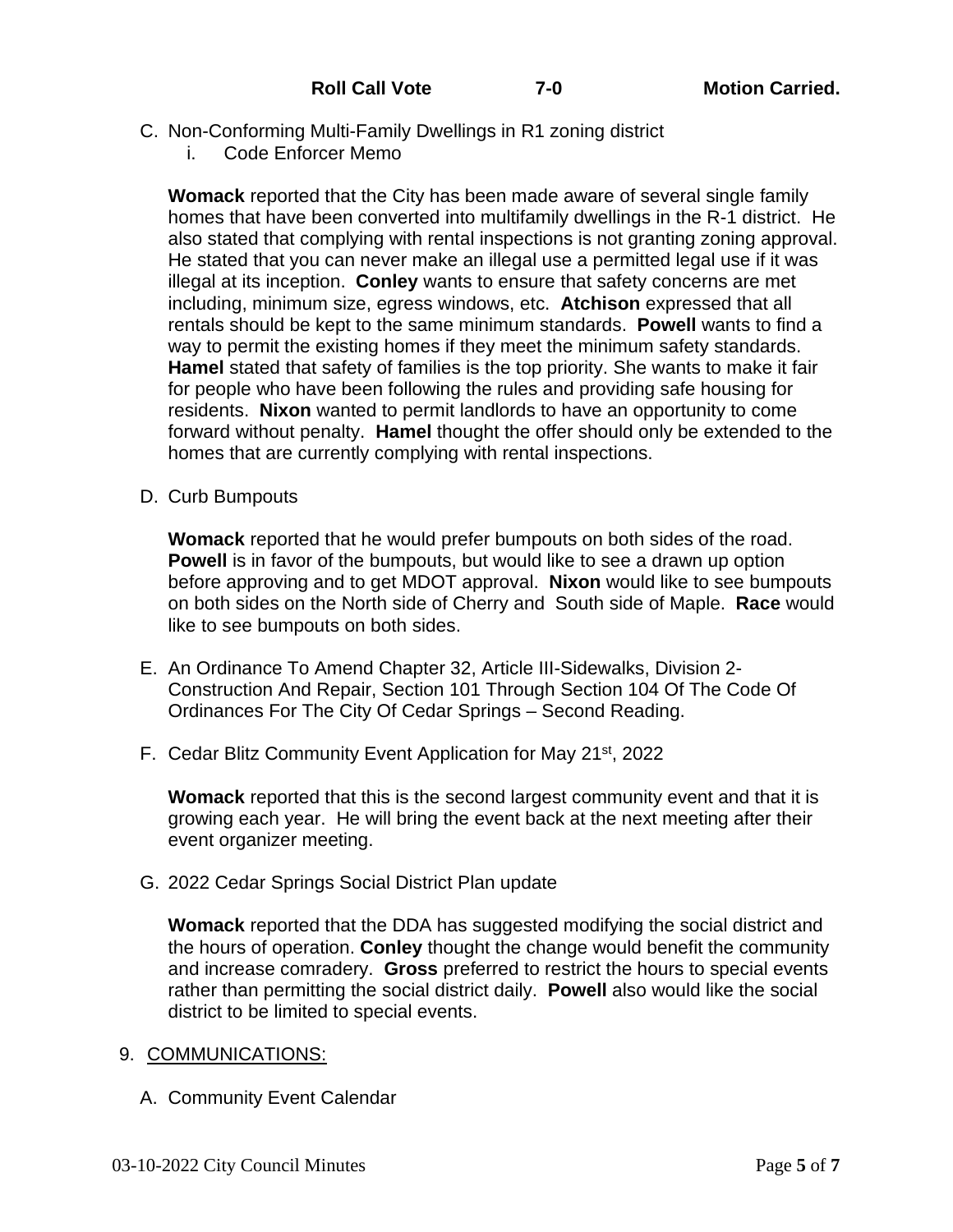- B. 2022 Calendar
- C. Reminder Budget Workshop Meeting March 17, 2022 at 6pm at City Hall <https://us02web.zoom.us/j/88393229515> Meeting ID: 883 9322 9515
- D. DDA 17 N. Main F/v Proposal
- E. Water/Wastewater System Cyber Security
- F. City Hall Accessibility Report
- G. Alpha Family Women's Center Community Event Application Approved June 18th, 2022
- 10. DEPARTMENT REPORTS:
	- A. City Manager.
	- B. Department of Public Works. i. Infrastructure Alternative's operational and maintenance report.
	- C. Police Department reported that he has the gravel bike race and Red Flannel planning meetings next week.
	- D. Fire Department thanked the City Council for the recently purchased fire truck. He also would like to see the old truck be donated to a needy department.
	- E. City Clerk reported that nominating petitions are avaible for anyone interested in running for City Council. Nomination Petitions and Affidavit of Identity are due April 19, 2022 at 4pm.

#### **Nixon left the meeting at 9:37pm.**

- F. Finance Director/Treasurer will review the budget at the next meeting and offered if the board had any questions she is avaible.
	- i. Cash Summary Report.
	- ii. Revenue/Expenditure Report.
	- iii. Balance Sheet
- G. Code Enforcement.
- H. Building Inspection.
- I. Board and Commission Minutes:
- 11. COUNCIL COMMENTS.